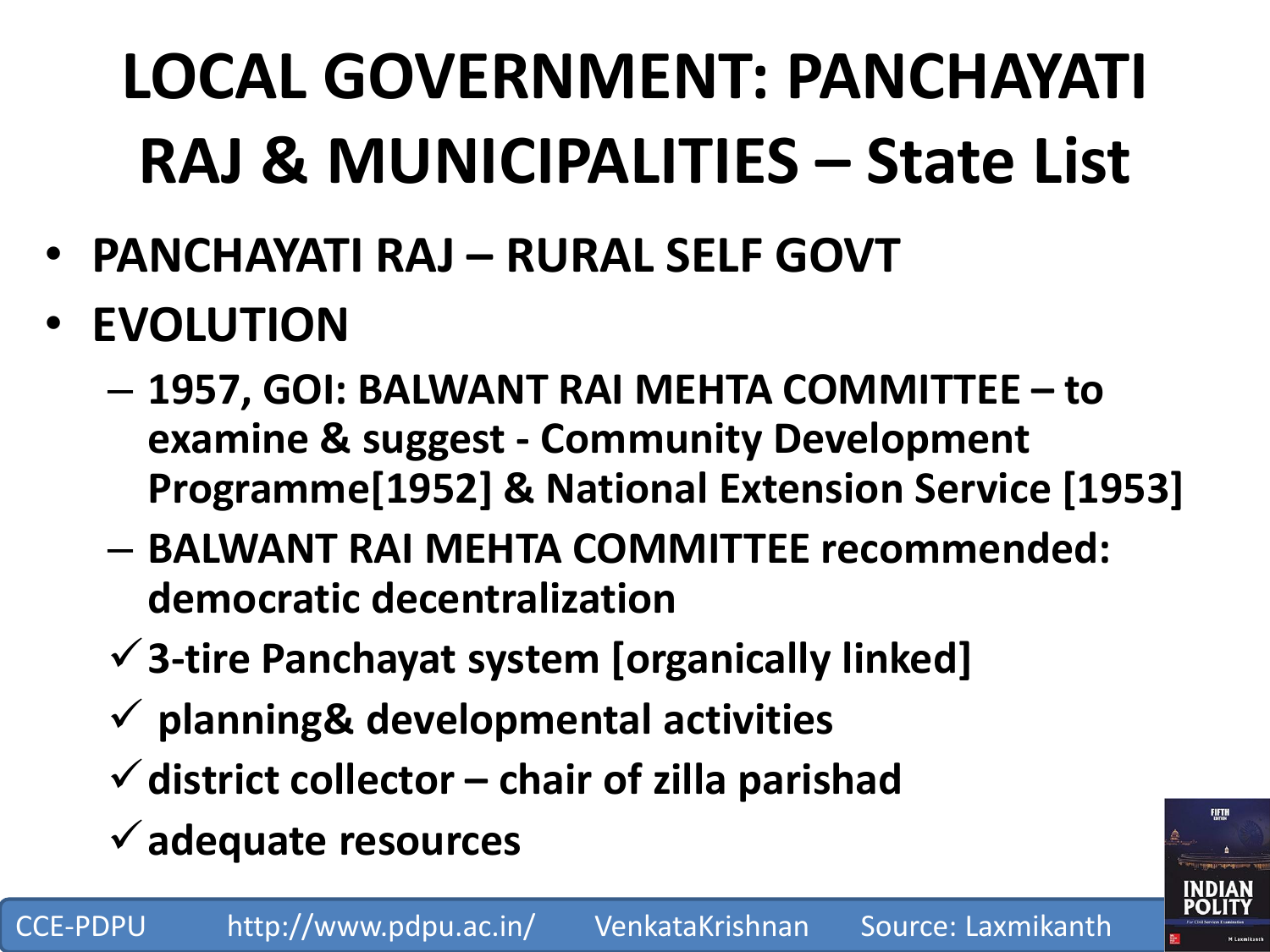- **1959- Rajasthan – 1 st to implement**
- **Study team & committees (1960 - 1976): 13**
- **1976- Committee on Community Development & Panchayat Raj – Daya Choubey 1977- GOI: ASHOK MEHTA COMMITTEE Recommendation**

**2-tier** 

- **zilla parishad executive body**
- **official participation of political parties**
- **compulsory powers of taxation**
- **regular social audit**
- **elections within 6 months**
- **voluntary agencies**
- **reservation for SCs & STs**
- **constitutional recognition**

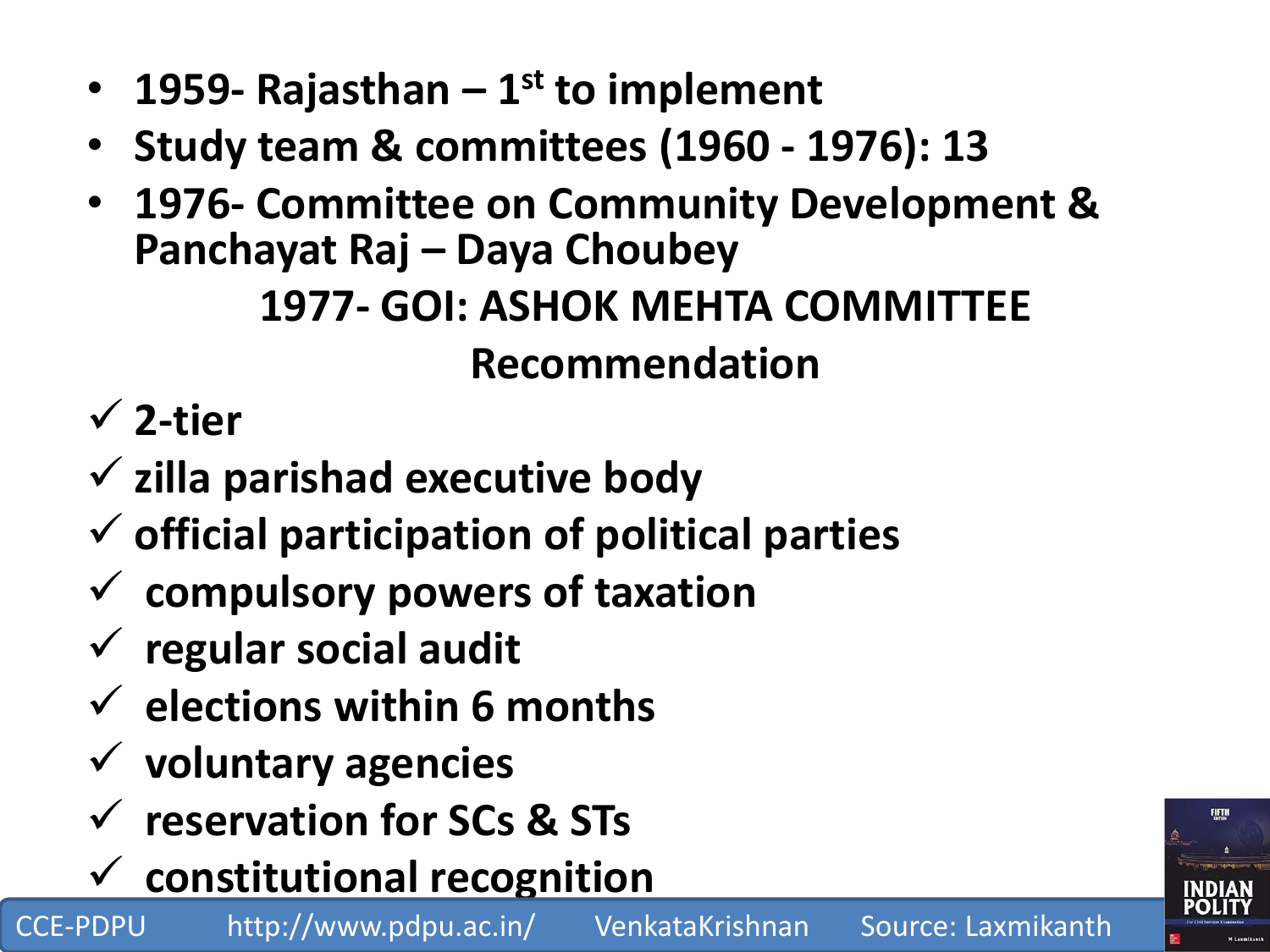• **1985 – Planning Commission : GVK Rao, conclusion: Bureaucratization of development administration**

#### **Recommendation**

- **Zilla Parishad to be pivot of democratic decentralization**
- **decentralized district planning**
- **post of District Development Commissioner**
- **Note: 1984, Hanumantha Rao – stressed the role of Dt. Collector**

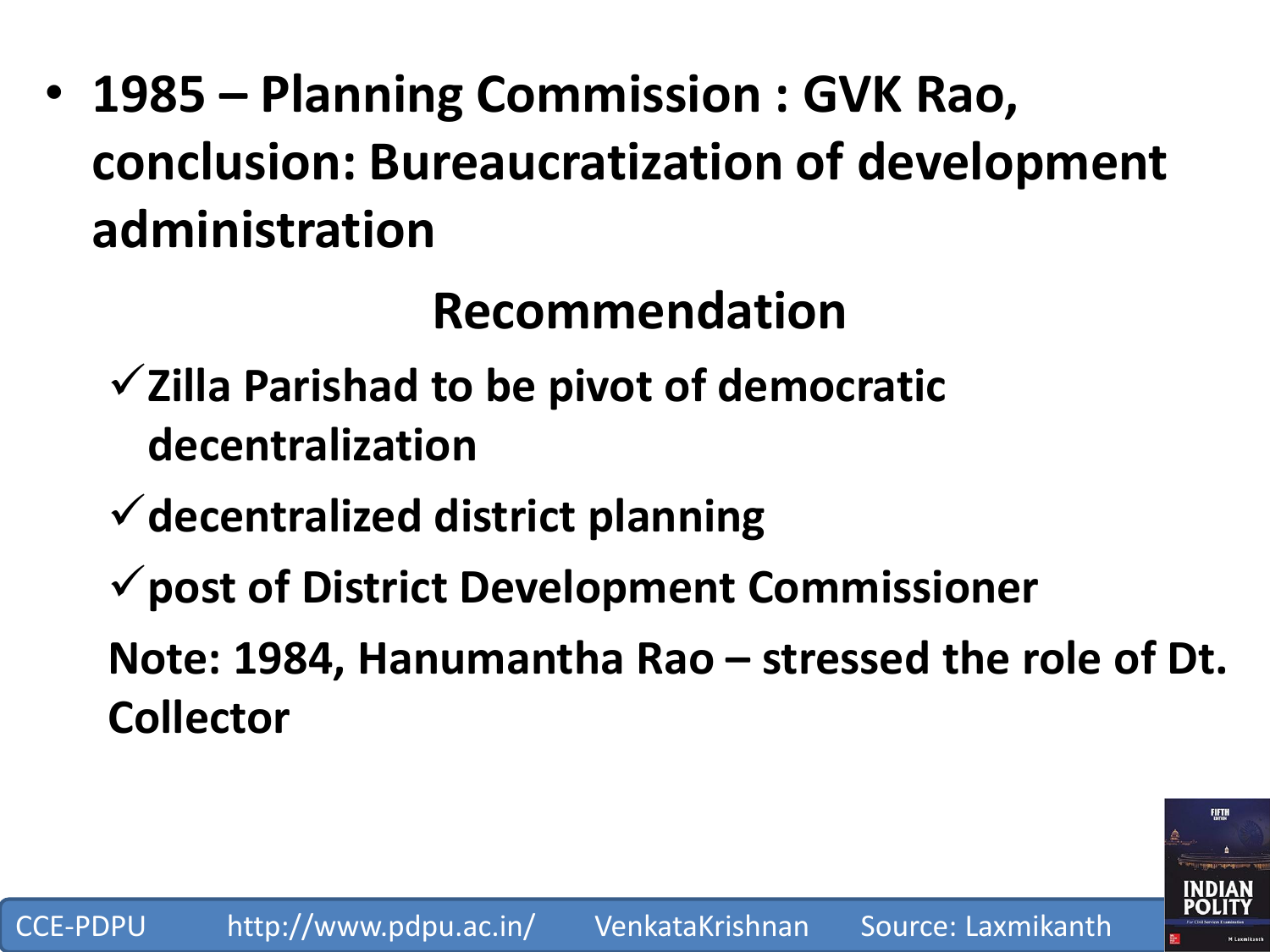**1986, GoI: L M Singhvi for Revitalisation of Panchayats**

**Recommendation**

- **Constitutional recognition**
- **Free and fair elections**
- **Establishment of Nyaya Panchayats**
- **Financial resources**

**Judicial tribunals for election controversies**

**Constitutional Status for Panchatyats**

**Rajiv Gandhi – V.P. Singh – Narasimha Rao**

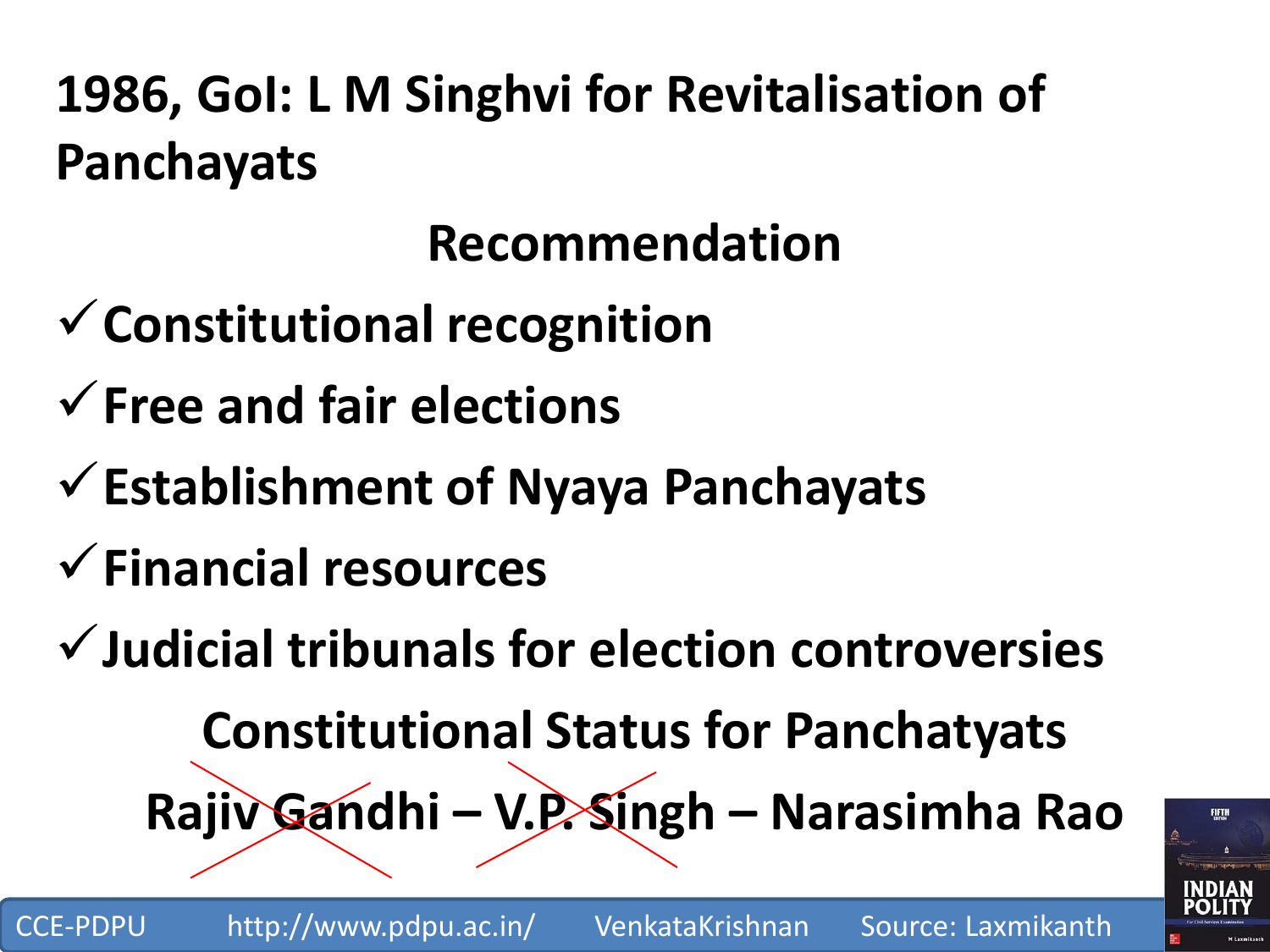# • **73rd Amendment Act, 1992, CiF in 1993 SIGNIFICANCE**

- **Added a Part-IX to constitution**
- **Articles: 243 to 243O**
- **11th Schedule[243 G]**
- **Practical shape to Art. 40**
- **Justiciable part**

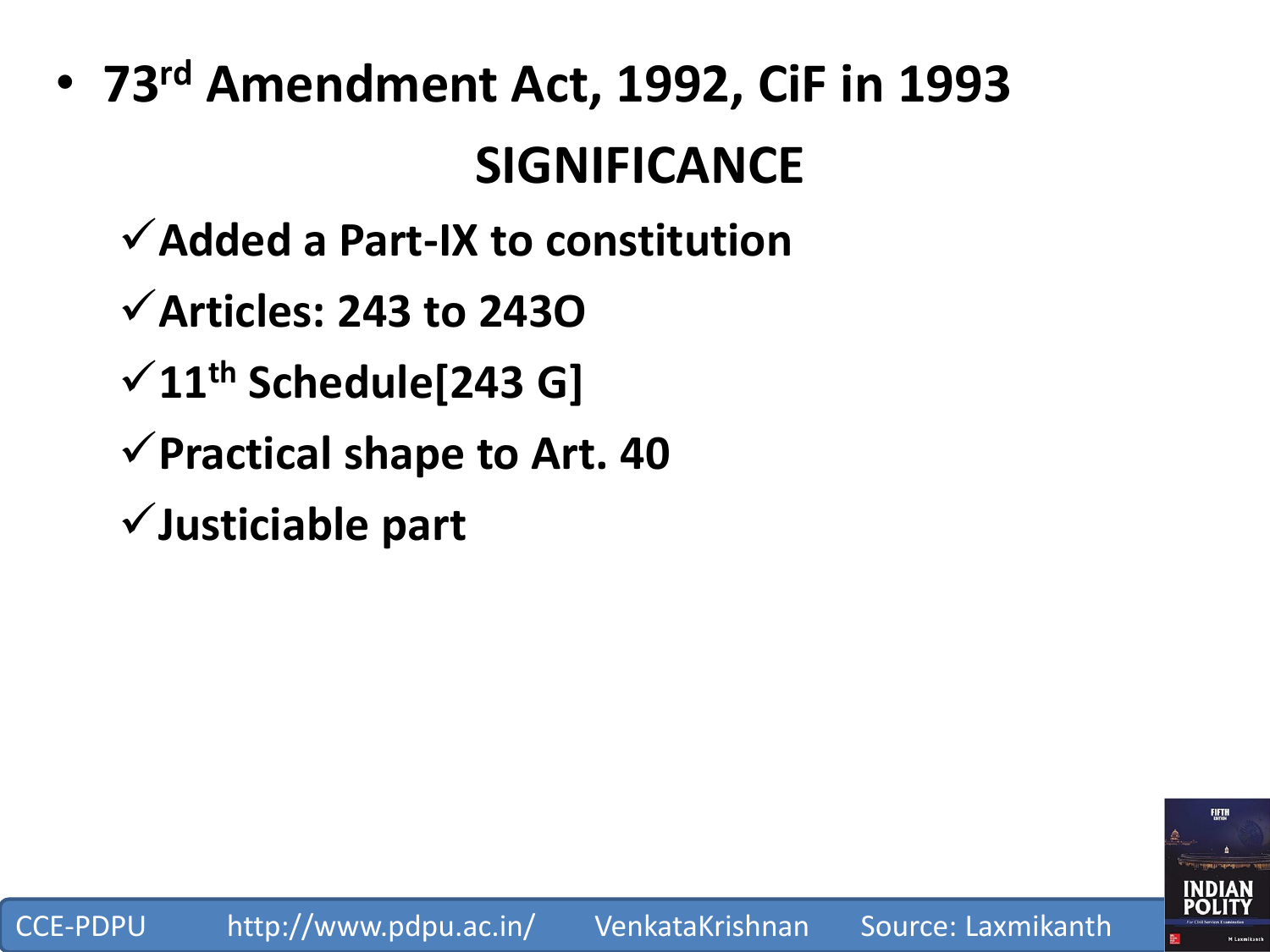#### **SALIENT FEATURES**

- **Gram Sabha – All registered voters**
- **3-tier but, state not exceeding 20 Lakh**
- **Members directly elected in all levels**
- **Reservation of seats for SCs STs [in proportion to population]& Women [1/3rd ] but backward = state**
- **5 year term if dissolution within 6 months**
- **21 years**
- **State Election Commission [Governor appointed but removal like high court judge i.e. by President on the recommendation of Parliament]**
- **Power for planning economic development & social justice**
- **29 matters in the 11th schedule**
- **Finance Commission [Governor]**
- **For UTs President may direct**
- **Exempted States & Areas- J&K, NL, ME, MI and Scheduled areas – Parliament may extend – 1996 Act**

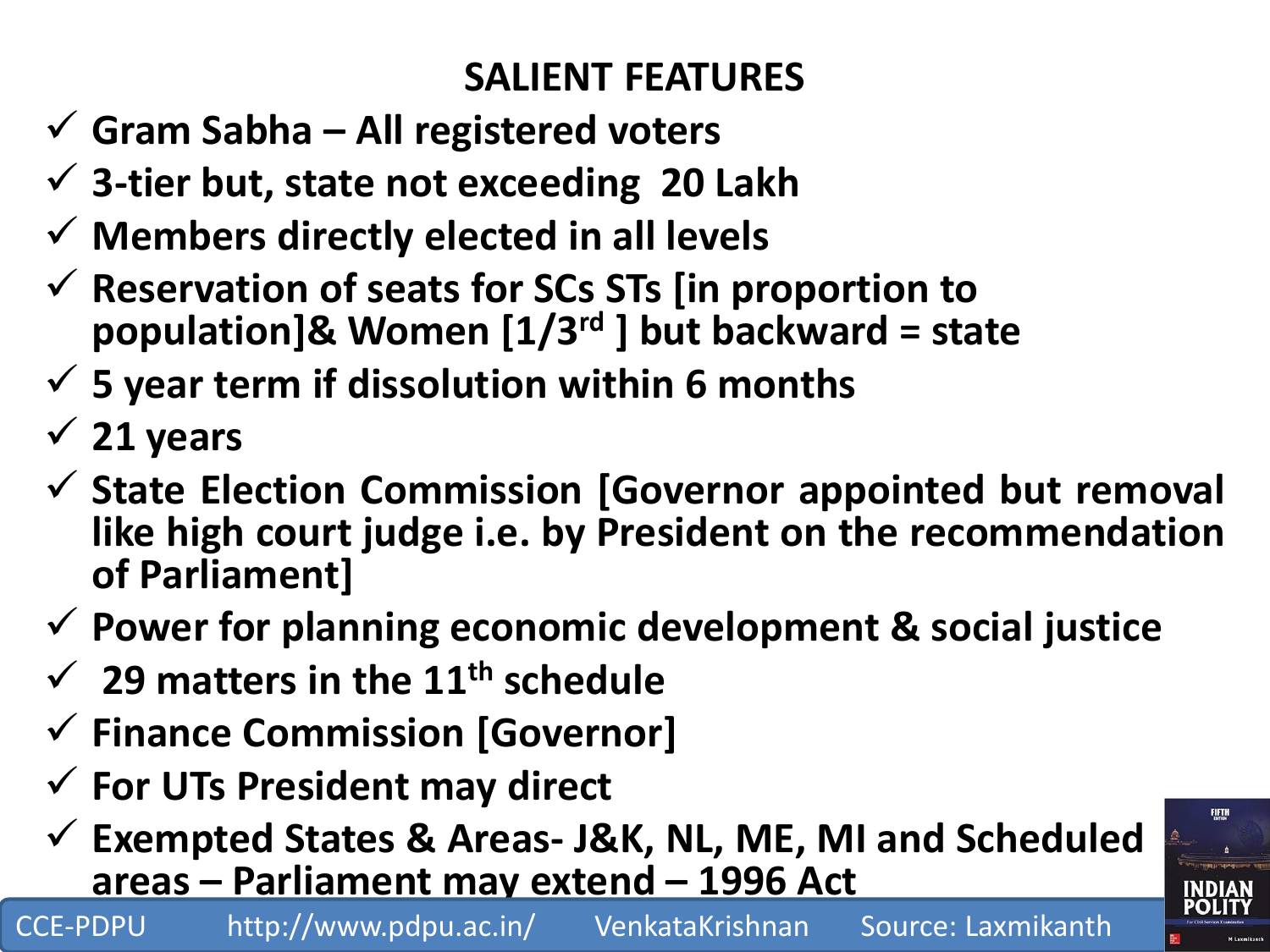• **11th Schedule items- H. work**

## **Compulsory Provisions of 73rd 1992A. Act**

- **Gram Sabha- Art.243 A**
- **3 tier**
- **Direct elections of members at 3 levels**
- **Indirect to Chairperson at intermediate & Zilla**
- **21 years**
- **Reservation-Art.243D**
- **5 years term & within 6 months elections**
- **State Election Commission-Art.243K**
- **State Finance Commission-Art.243I**

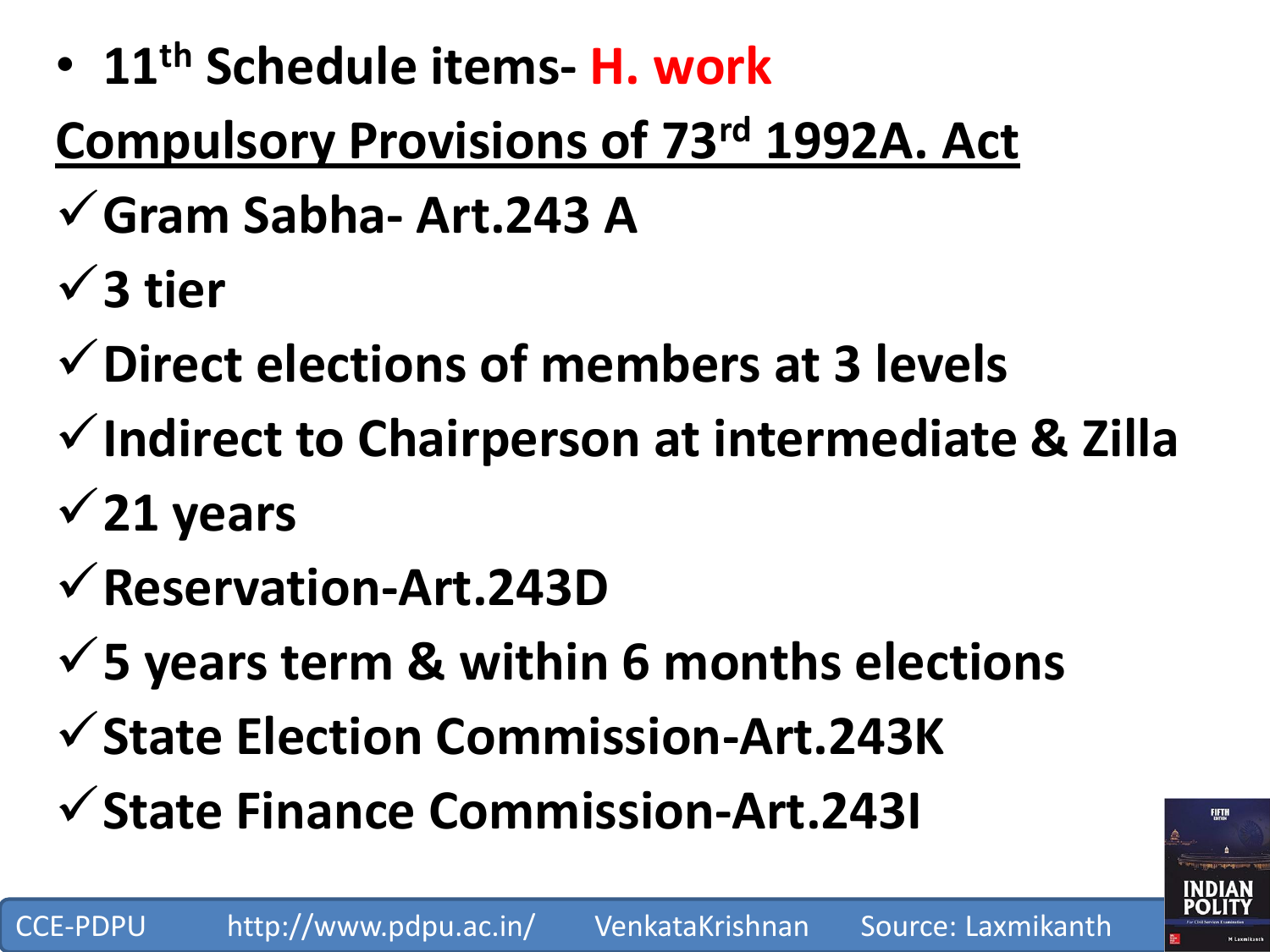**Voluntary Provisions of 73rd 1992 A. Act**

**Representation to MPs, MLAs & MLCs**

**Reservation for backward classes**

**Making Panchayat as autonomous bodies – by financial powers, power to plan**

**\*\*\*\*\*\*\*\*\*\*\*\*\*\*\*\*\*\*\***

#### **Panchayats Extension to the Scheduled Areas Act, 1996**

**Part IX not applicable to 5 th Schedule areas-Nine sates having such areas-Parliament extended through this Act- to evolve a suitable administrative frame work consistent with traditional practices.** FIFTH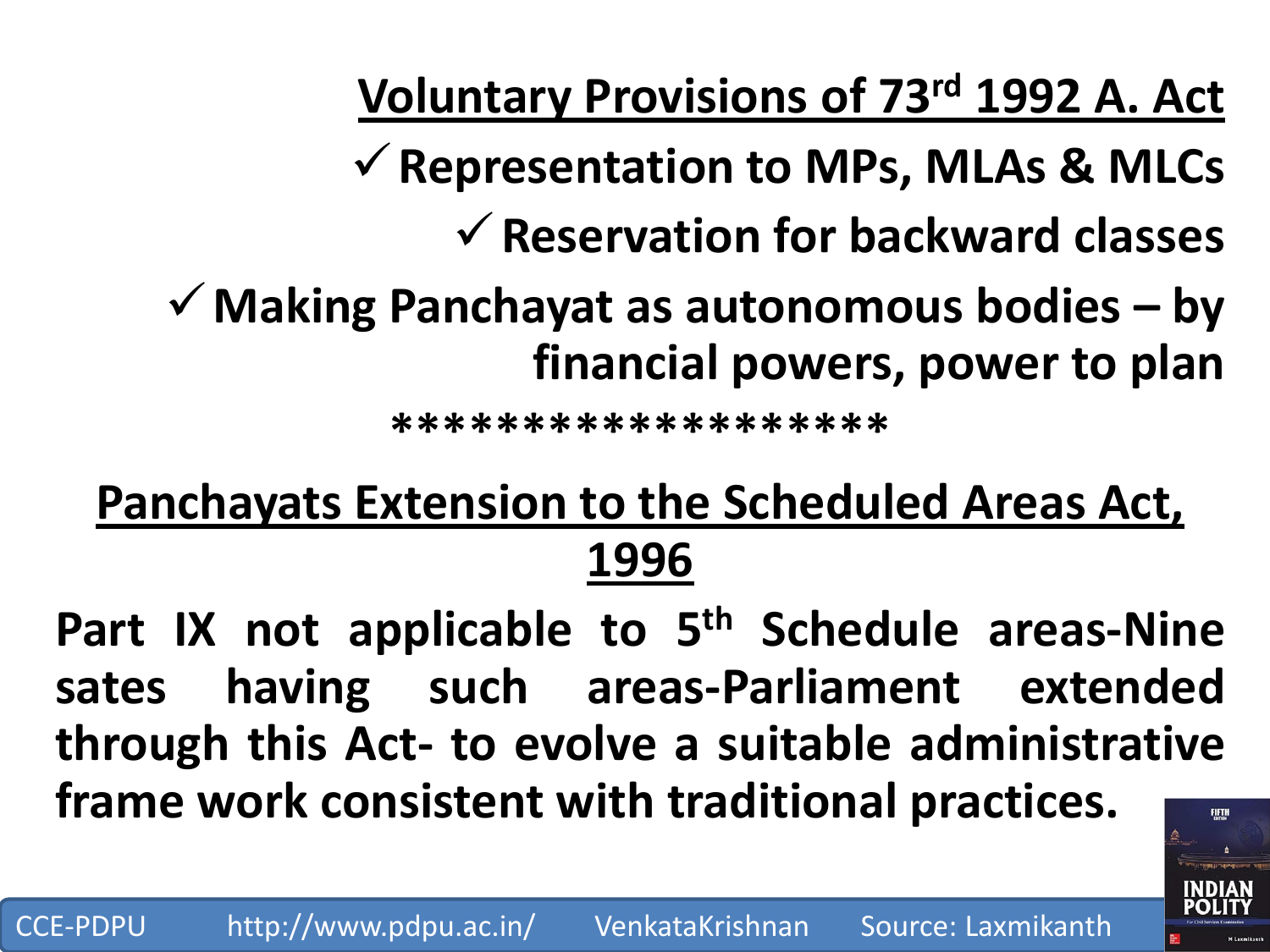### **Some important features PESA**

- $\checkmark$  Reservation to Tribes one-half of seats(50%)
- **All level chairperson seats for STs**
- **State may nominate (not exceed 1/10th) STs having no representation in intermediate or district level**
- **For land acquisition consultation required with Gram Sabha or appropriate level but implementation coordination state level**
- **Prior recommendation of Gram Sabha or appropriate level mandatory for exploitation of minor minerals**

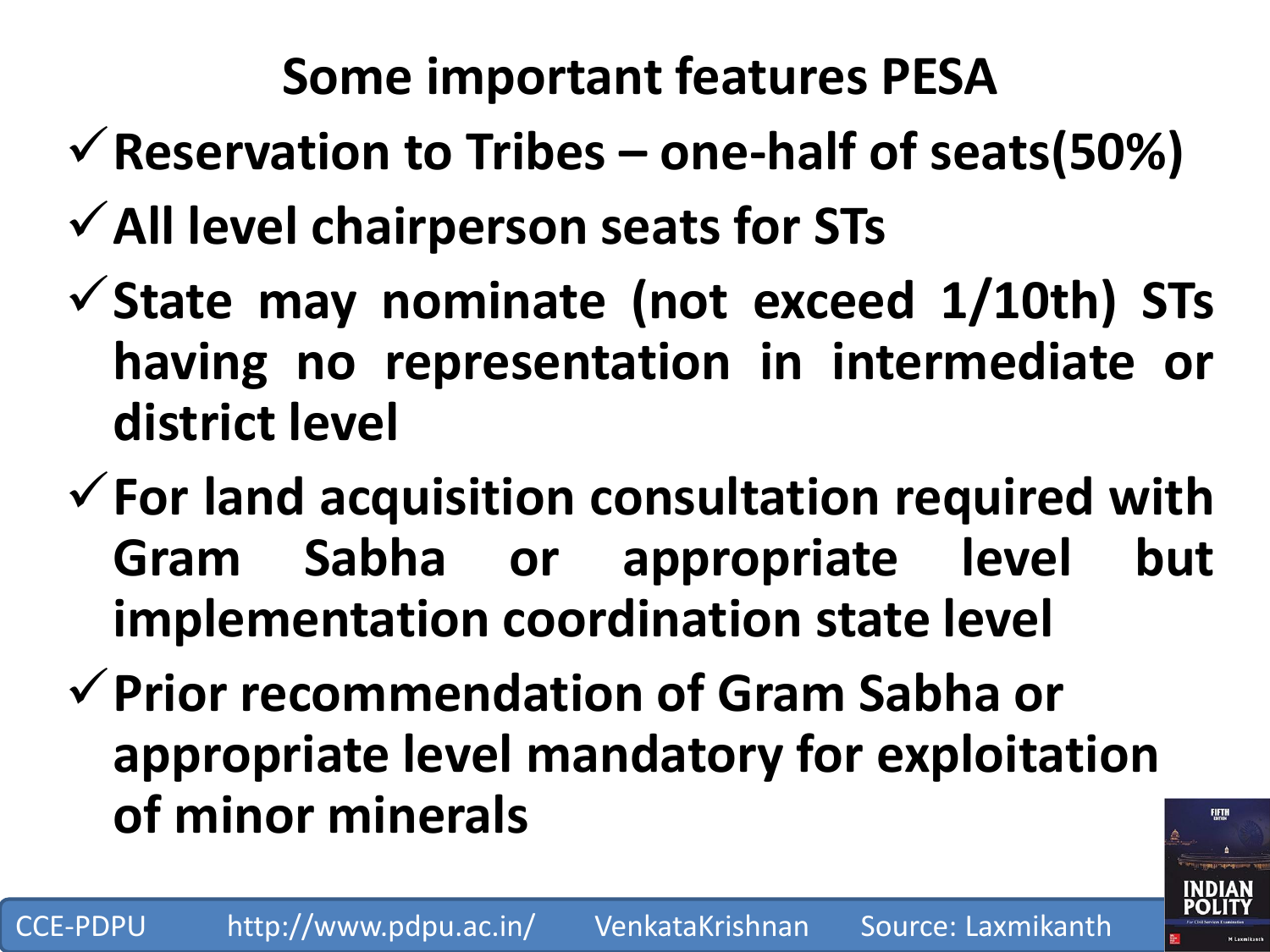### • **83rd A.Act – 2000 ARP to dispense SCs reservation**

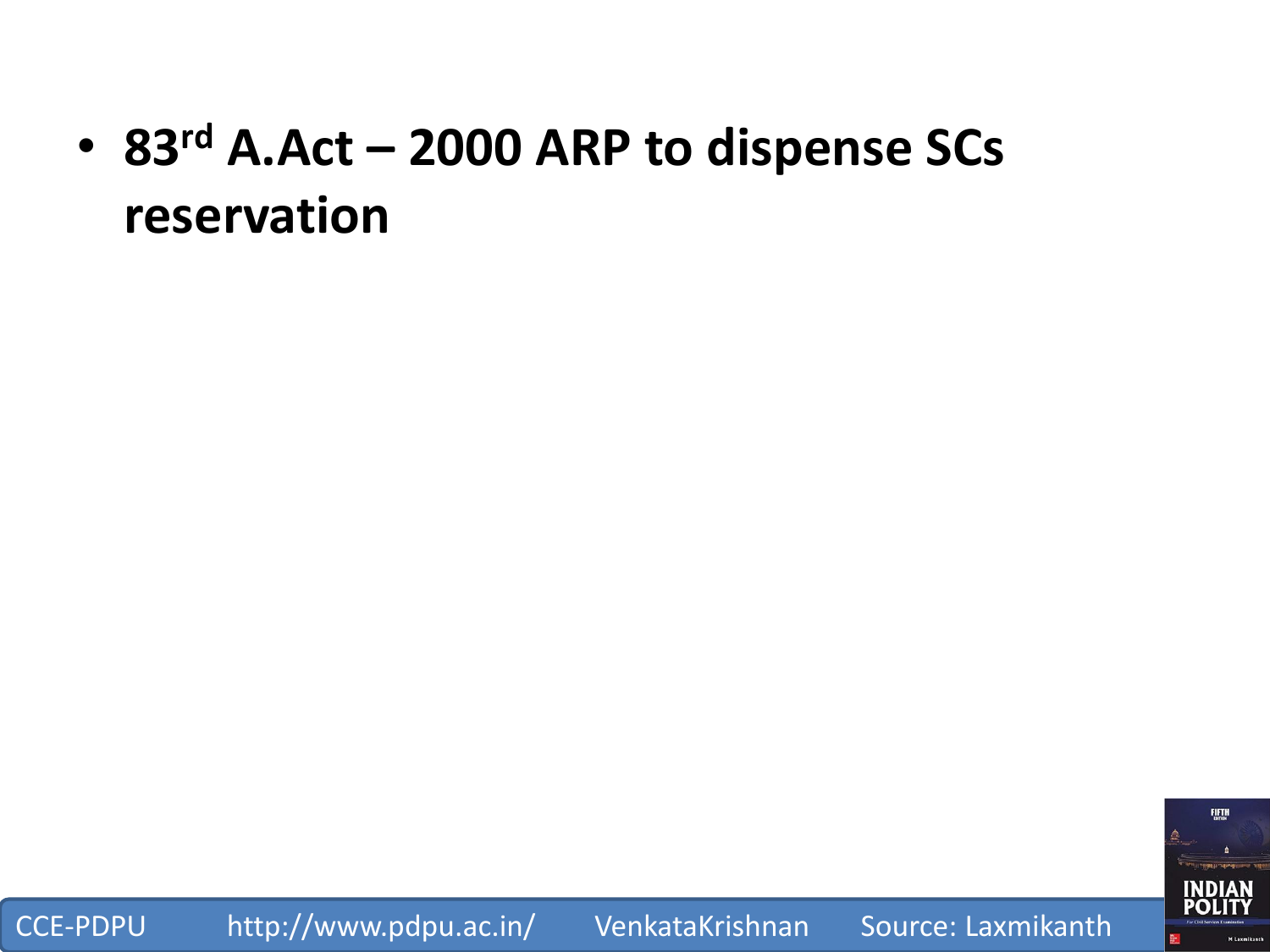#### **Urban Local Government – 74th C. A. Act, 1992**

- **8 types**
- **Municipal Corporation**
- **Municipality**
- **Notified Area Committee**
- **Town Area Committee**
- **Cantonment Board**
- **Township**
- **Port Trust**
- **Special Purpose Agency**
- **Central level a subject of**
- **Ministry of Urban Development**
- **Ministry of Defence**
- **Ministry of Home Affairs for UTs**

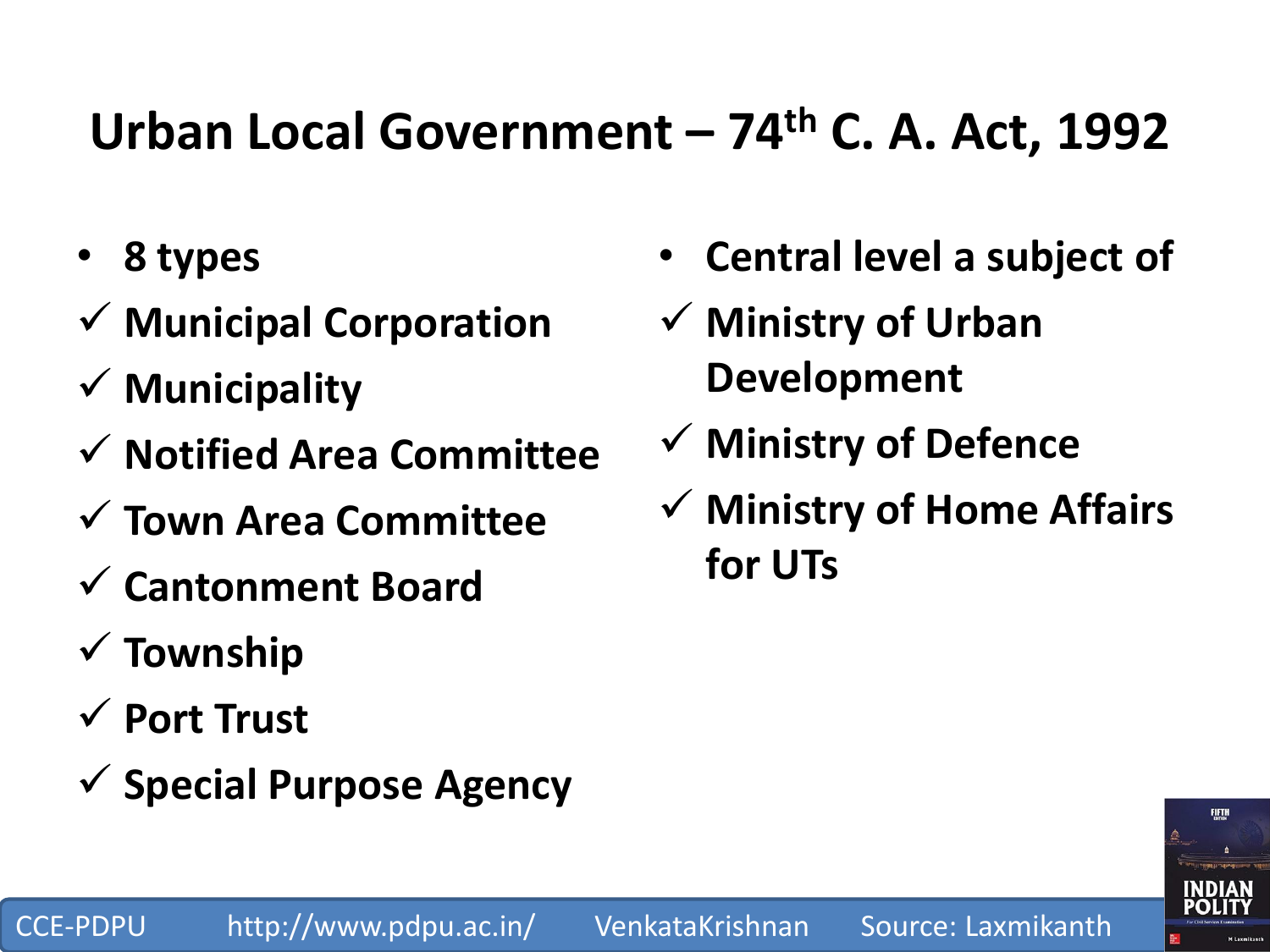#### • **Evolution**

- **1687-88 – 1 st Municipal Corporation – Madras**
- **1726 – Bombay & Calcutta**
- **1870 – Mayo's resolution on financial decentralisation**
- **1882 – Rippon's resolution – Magna Carta of local self government**
- **1907/09 – Hobhouse commission on decentralisation**
- **1919 – Dyarchy – transferred subject**
- **1924 – Cantonment Act**

**1935 – local self-government a provincial subject**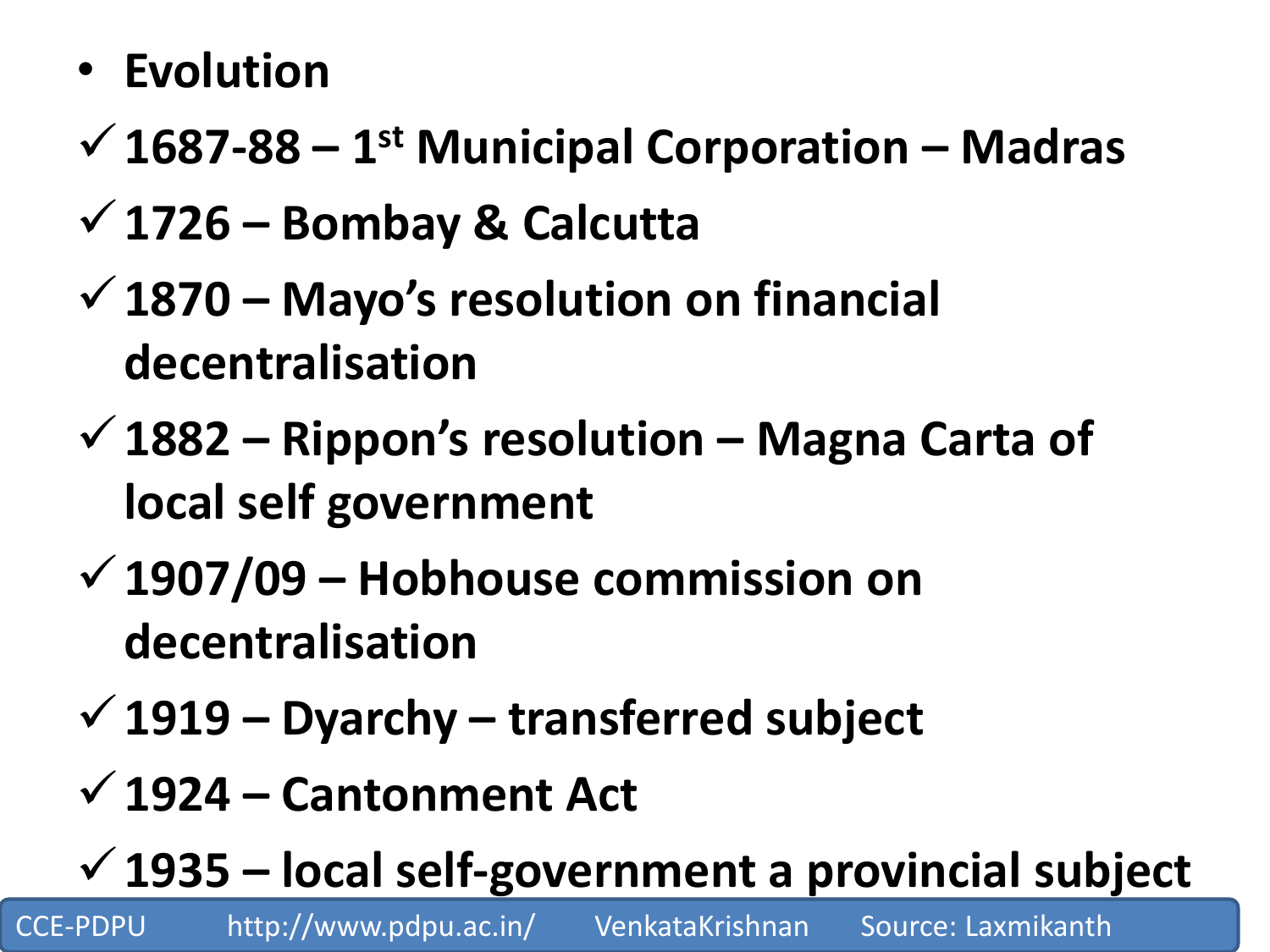- **Committees & Commission: H. Work**
- **74th C. A. Act, 1992**
- **Part IX –A Art 243 P to 243 ZG**
- **18 functional items**

**Salient Features of the Act**

**3 types of Municipalities in every state**

- **A Nagar Panchayat- area in transition**
- **Municipal Council – Small Urban Area**

**Municipal Corporation – Large Urban Area**

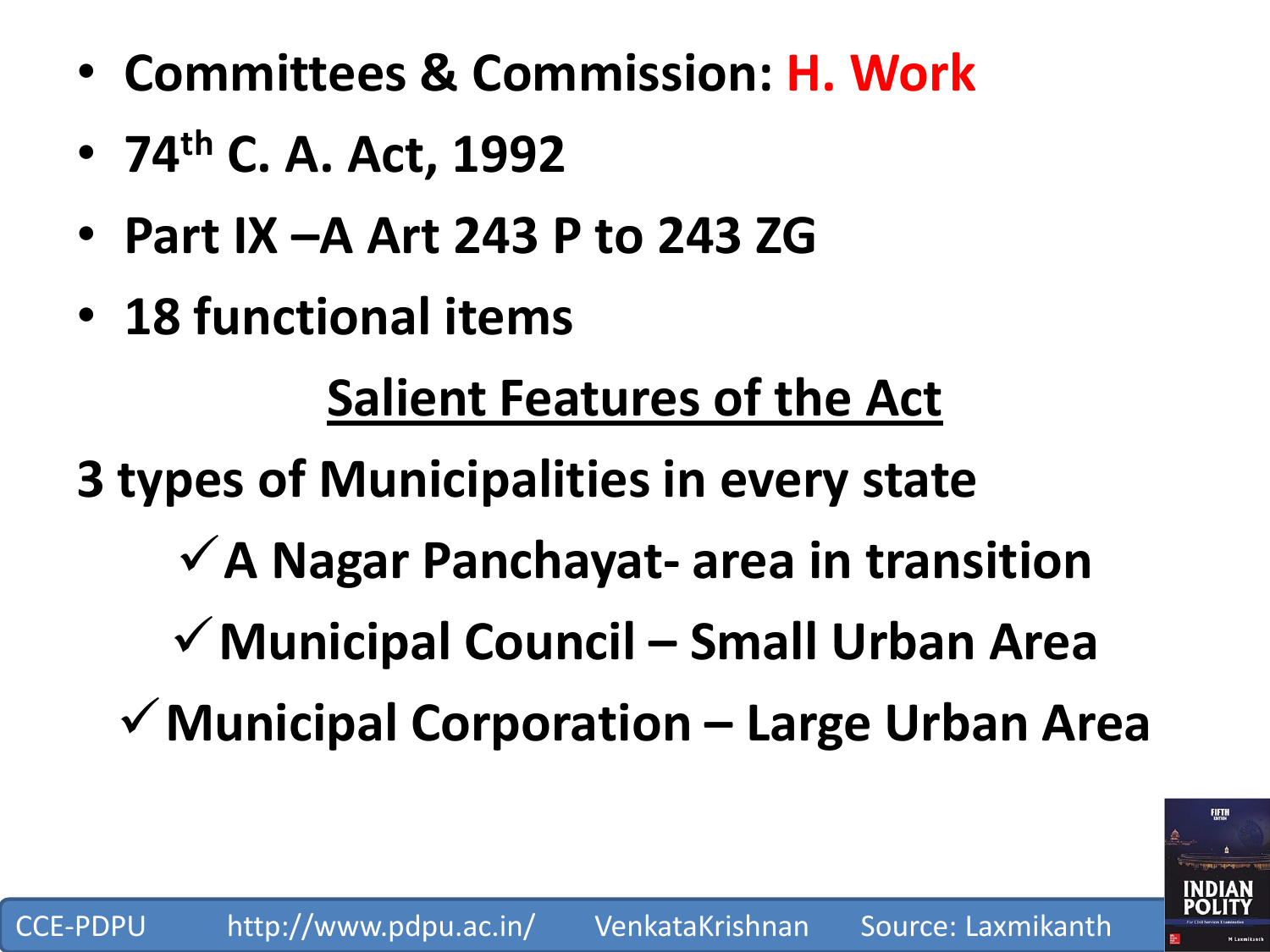- **Members - direct election**
- **Wards- territorial constituencies**
- **Chairperson – State provide the manner of election**
- **Wards Committee – 3 lakhs or more Population**
- **Reservation of seats for SCs STs [in proportion to population]& Women [1/3rd ] but backward = state**
- **5 year term if dissolution within 6 months**
- **21 years**
- **State Election Commission [Governor appointed but removal like high court judge i.e. by President on the recommendation of Parliament]**
- **Power for planning economic development & social justice**
- $\checkmark$  18 matters in the 12<sup>th</sup> schedule
- **Finance Commission [Governor]**
- **For UTs President may direct**
- **Exempted Areas – Scheduled areas…**

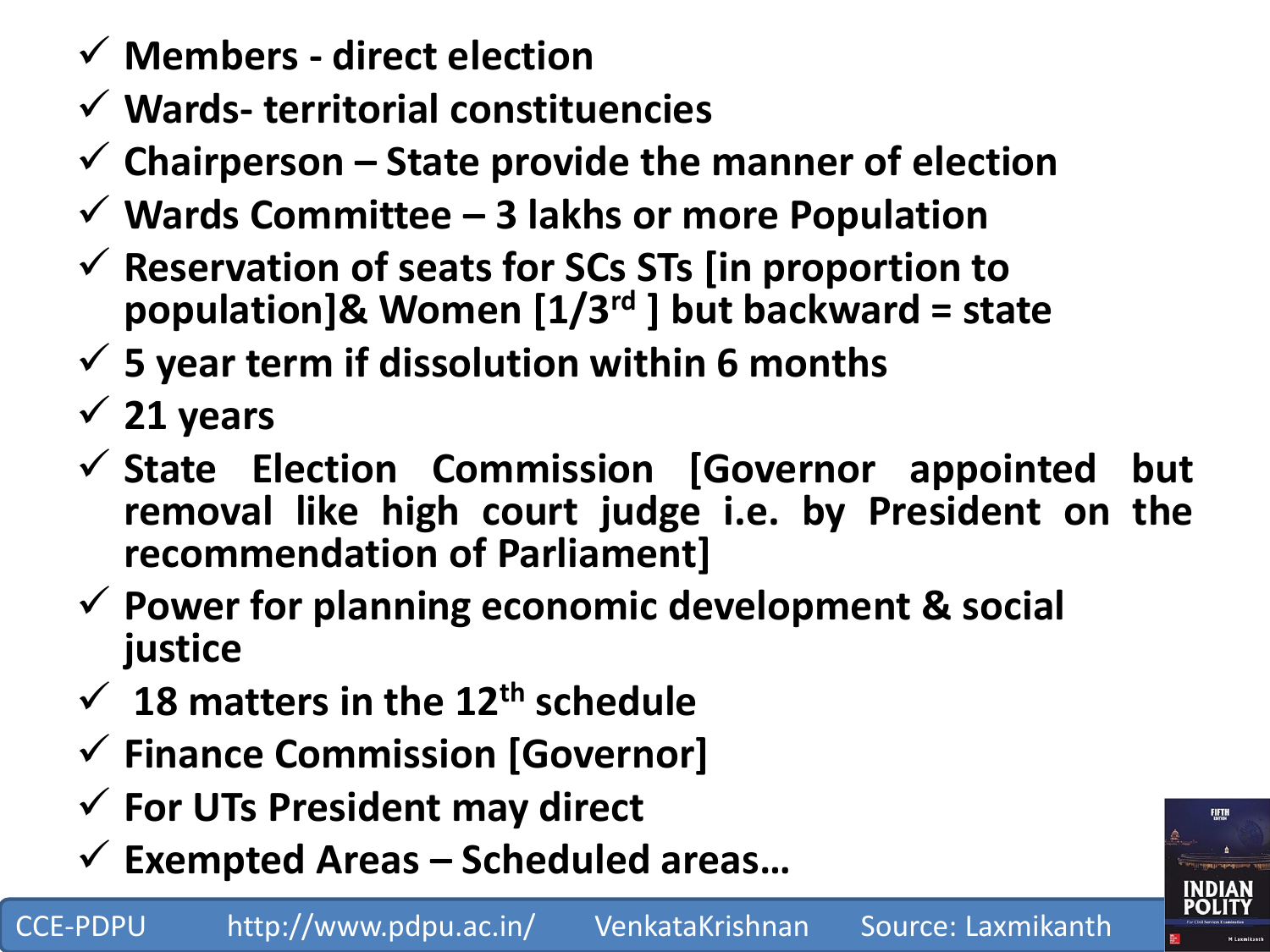**District Planning Committee – 4/5 th members elected by members of Panchayats and Municipalities in proportion to rural to urban population - to consolidate the plans prepared by Panchayats and Municipalities in the district**

**Metro Planning Committee – 2/3 rd members elected by members of Municipalities and chairpersons of Panchayats in proportion to respective populations**

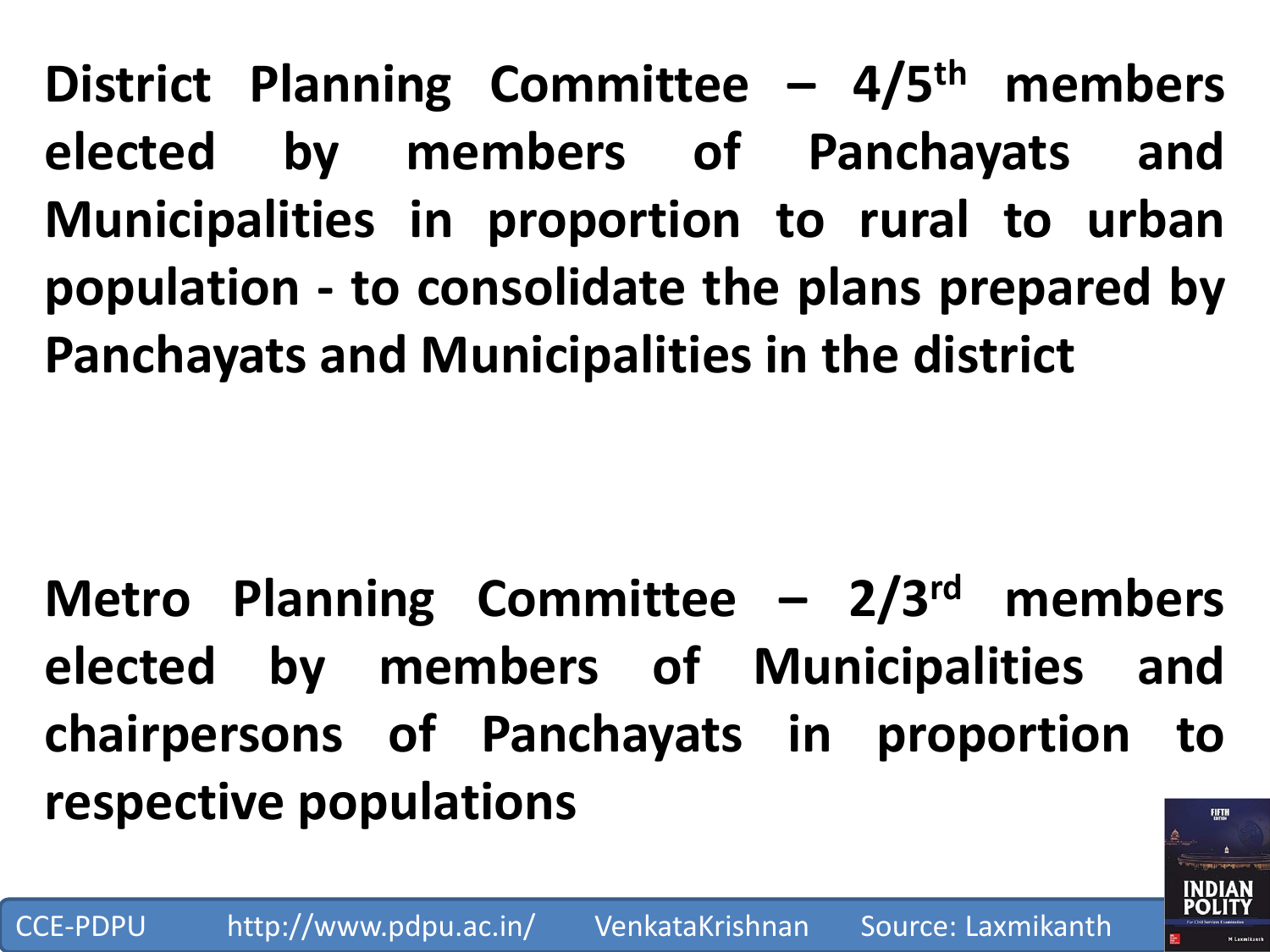#### **Municipal Corporation**

**Established by state legislation and for UT Parliament 3 Authorities :**

- **Council – deliberative & legislative wing – elected and nominated**
	- **Mayor (ornamental post) not executive powers**
- **Standing Committees (function based)– facilitate Council working**
- **Commissioner – CEA**

**Municipality: Towns & Smaller Cities**

**Municipal Chairperson/President – enjoys executive powers**

**Notified Area Committee**

**For a fast developing town, established by state govt notification, entirely nominated body (neither elected nor statutory)**

**Town Area Committee**

**For small town Semi-municipal authority with limited functions Created by state by an Act Wholly/Partly elected or Wholly/Partly nominated**

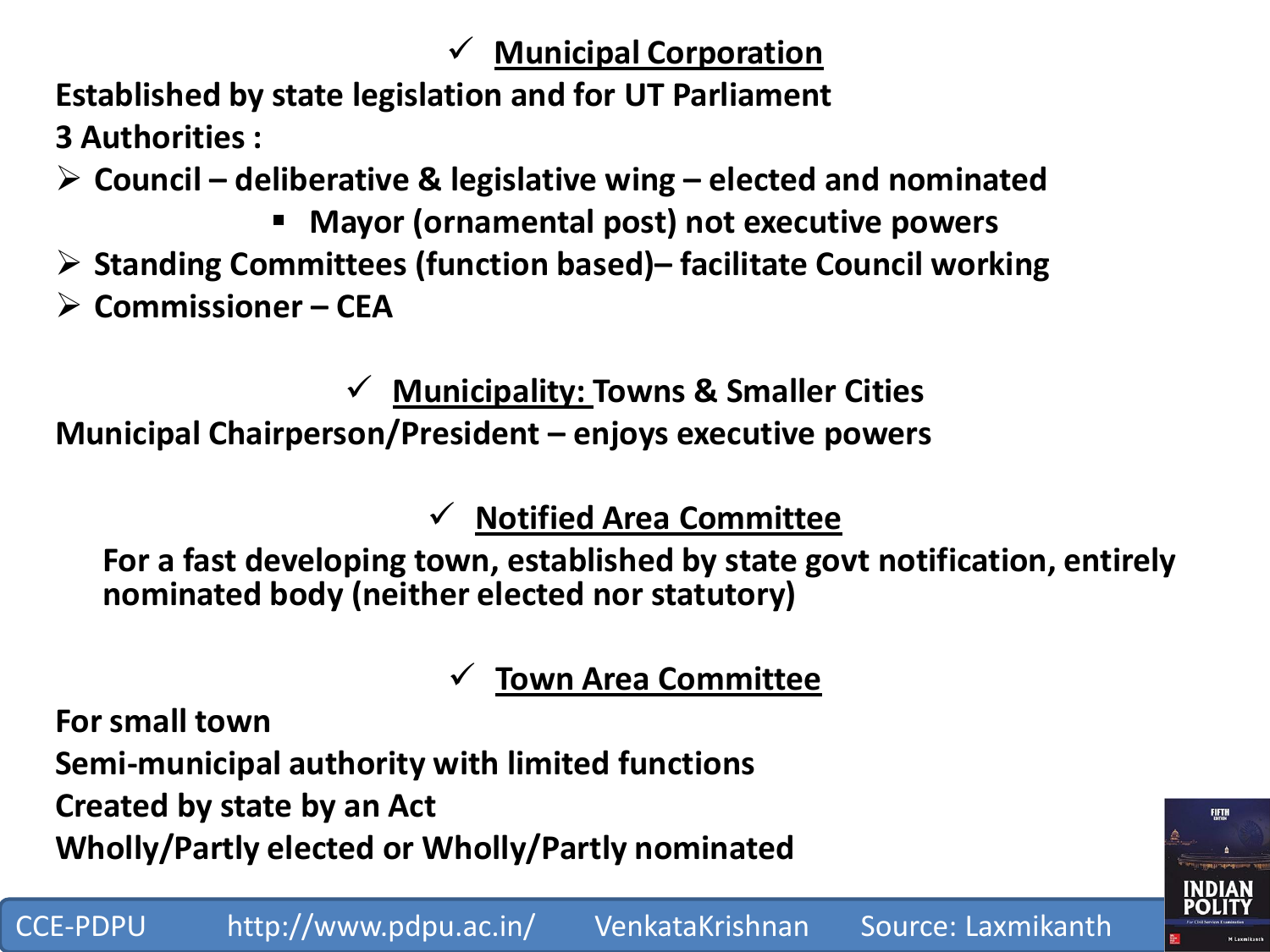## **Cantonment Board**

- **Act of 2006 (Act of 1924 Repealed)**
- **Under MoD**
- **62 Cantonments**
- **Partly elected [5 years] & partly nominated [as long in that station]**
- **Ex-officio President – Commanding Officer of the station**
- **Vice-president – elected by elected members**
- **Executive officer – appointed by President of India**

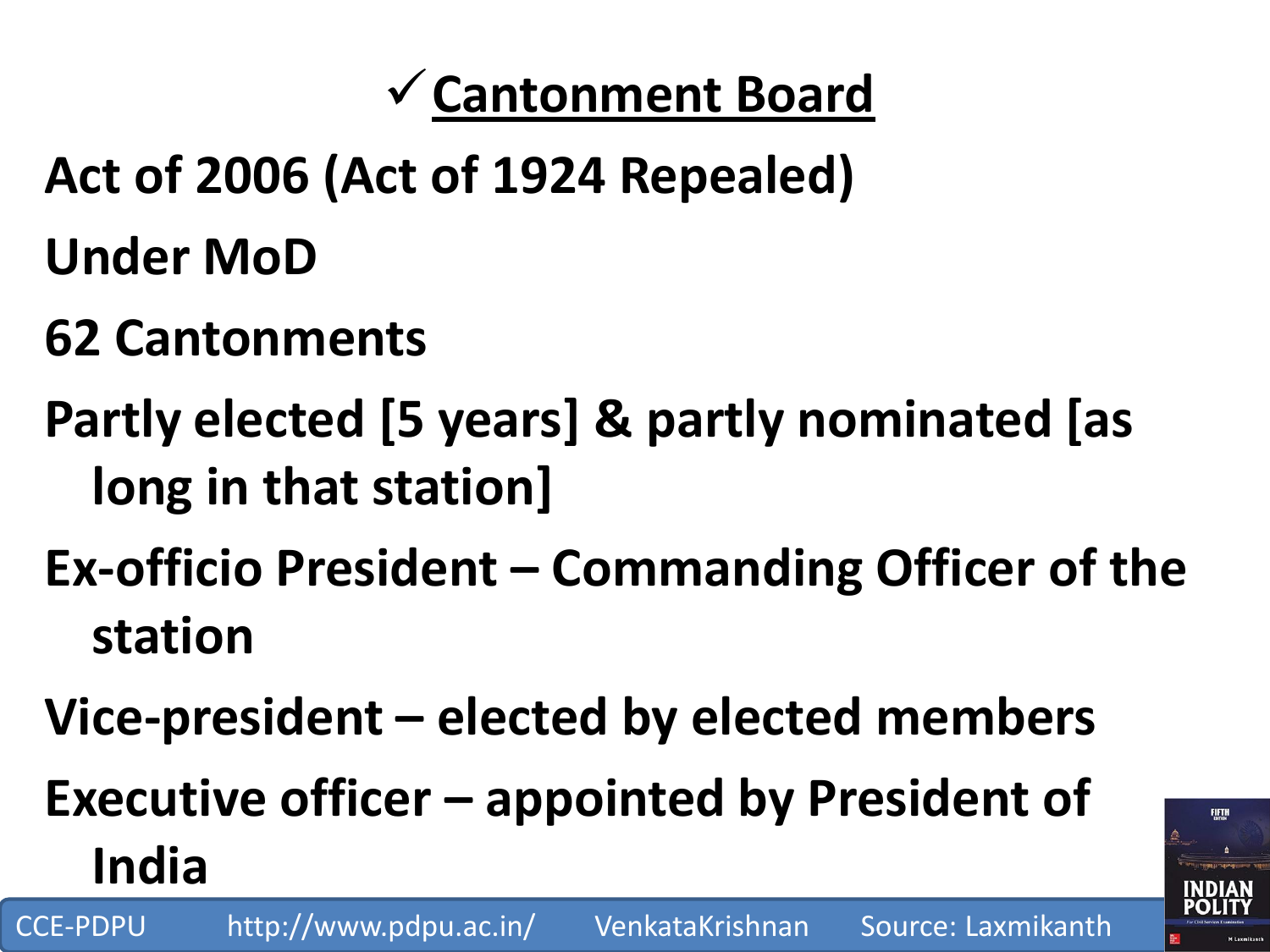#### **Township**

**Established by the large public enterprises Appointed administrator – NO elected members Port Trust**

**Created by an Act of Parliament**

- **To manage & protect ports & Civic Amenities**
- **Chairperson – Official**
- **Both elected & nominated**

**Special Purpose Agency/ Functional Local Bodies States set up to perform specific functions (Housing, Water, Electricity, Pollution…)- NOT subordinate to local municipal bodies - Gandhinagar Urban Development Authority**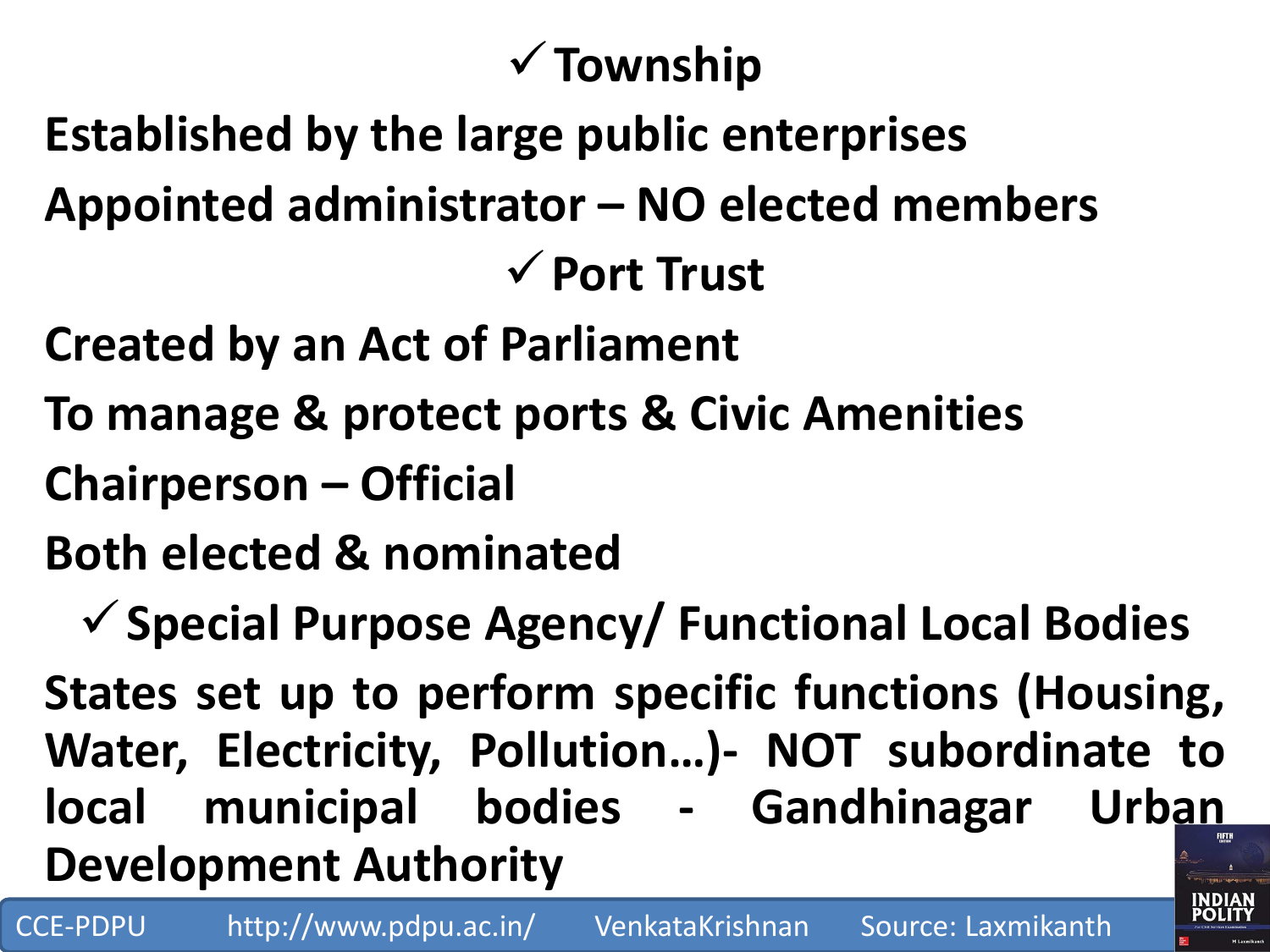#### **Municipal Personnel**

- **Separate – each local body - Non-transferable**
- **Unified Personnel System – state Gov. – transferable between local bodies**
- **Integrated – no difference between local civil service and state civil service**
- **Various Institutes for training – H.WORK**

CCE-PDPU http://www.pdpu.ac.in/ VenkataKrishnan Source: Laxmikanth

**Nur-ud-din Ahmed - Municipality**